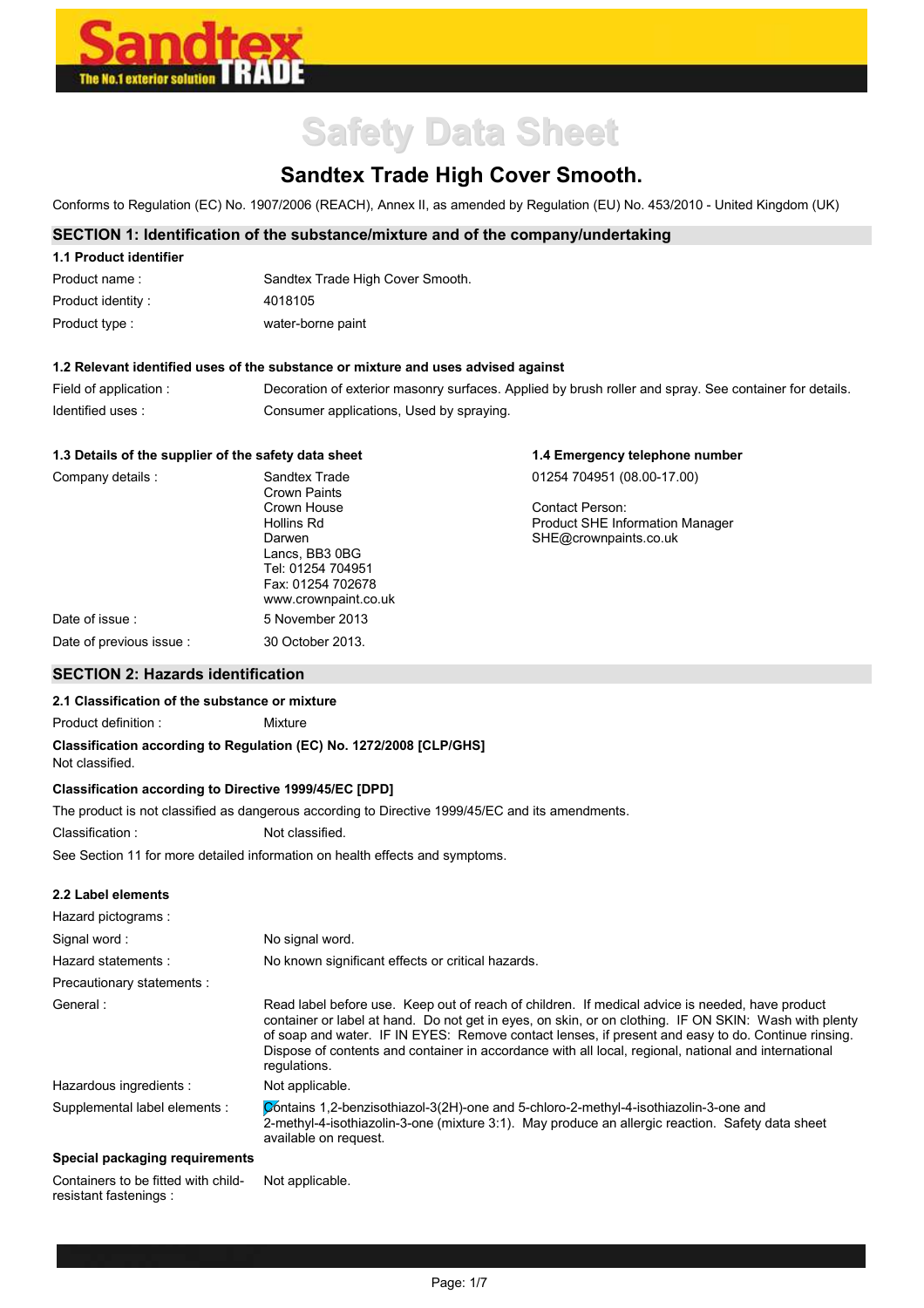#### **SECTION 2: Hazards identification**

Tactile warning of danger : Not applicable.

#### **2.3 Other hazards**

Other hazards which do not result Avoid inhalation of atomised paint during spray application. in classification :

#### **SECTION 3: Composition/information on ingredients**

#### **3.2 Mixtures**

There are no ingredients present which, within the current knowledge of the supplier and in the concentrations applicable, are classified as hazardous to health or the environment and hence require reporting in this section.

#### **SECTION 4: First aid measures**

| 4.1 Description of first aid measures |                                                                                                                                                                                                                                                                |
|---------------------------------------|----------------------------------------------------------------------------------------------------------------------------------------------------------------------------------------------------------------------------------------------------------------|
| General:                              | In all cases of doubt, or when symptoms persist, seek medical attention. Never give anything by mouth<br>to an unconscious person.                                                                                                                             |
| Eye contact:                          | Check for and remove any contact lenses. Immediately flush eyes with plenty of water for at least 15<br>minutes, occasionally lifting the upper and lower eyelids. In all cases of doubt, or when symptoms<br>persist, seek medical attention.                 |
| Inhalation:                           | Remove to fresh air.                                                                                                                                                                                                                                           |
| Skin contact:                         | Remove contaminated clothing and shoes. Wash skin thoroughly with soap and water or use<br>recognised skin cleanser. Do NOT use solvents or thinners.                                                                                                          |
| Ingestion:                            | If swallowed, seek medical advice immediately and show this container or label. Keep person warm<br>and at rest. Do not induce vomiting unless directed to do so by medical personnel. Lower the head so<br>that vomit will not re-enter the mouth and throat. |
| Protection of first-aiders :          | No action shall be taken involving any personal risk or without suitable training.                                                                                                                                                                             |

#### **4.2 Most important symptoms and effects, both acute and delayed**

| <b>Potential acute health effects</b> |                                                   |
|---------------------------------------|---------------------------------------------------|
| Eye contact:                          | No known significant effects or critical hazards. |
| Inhalation:                           | No known significant effects or critical hazards. |
| Skin contact:                         | No known significant effects or critical hazards. |
| Ingestion:                            | No known significant effects or critical hazards. |
| Over-exposure signs/symptoms          |                                                   |
| Eye contact:                          | No specific data.                                 |
| Inhalation:                           | No specific data.                                 |
| Skin contact:                         | No specific data.                                 |
| Ingestion:                            | No specific data.                                 |

#### **4.3 Indication of any immediate medical attention and special treatment needed**

| Notes to physician:  | Treat symptomatically. Contact poison treatment specialist immediately if large quantities have been |
|----------------------|------------------------------------------------------------------------------------------------------|
|                      | ingested or inhaled.                                                                                 |
| Specific treatments: | No specific treatment.                                                                               |

#### **SECTION 5: Firefighting measures**

| 5.1 Extinguishing media                                   |                                                                                                           |  |
|-----------------------------------------------------------|-----------------------------------------------------------------------------------------------------------|--|
| Extinguishing media:                                      | Recommended: alcohol resistant foam, CO <sub>2</sub> , powders, water spray.<br>Not to be used: wateriet. |  |
| 5.2 Special hazards arising from the substance or mixture |                                                                                                           |  |
| Hazards from the substance or<br>mixture:                 | In a fire or if heated, a pressure increase will occur and the container may burst.                       |  |
| Hazardous combustion products :                           | Decomposition products may include the following materials: carbon oxides metal oxide/oxides              |  |

#### **5.3 Advice for firefighters**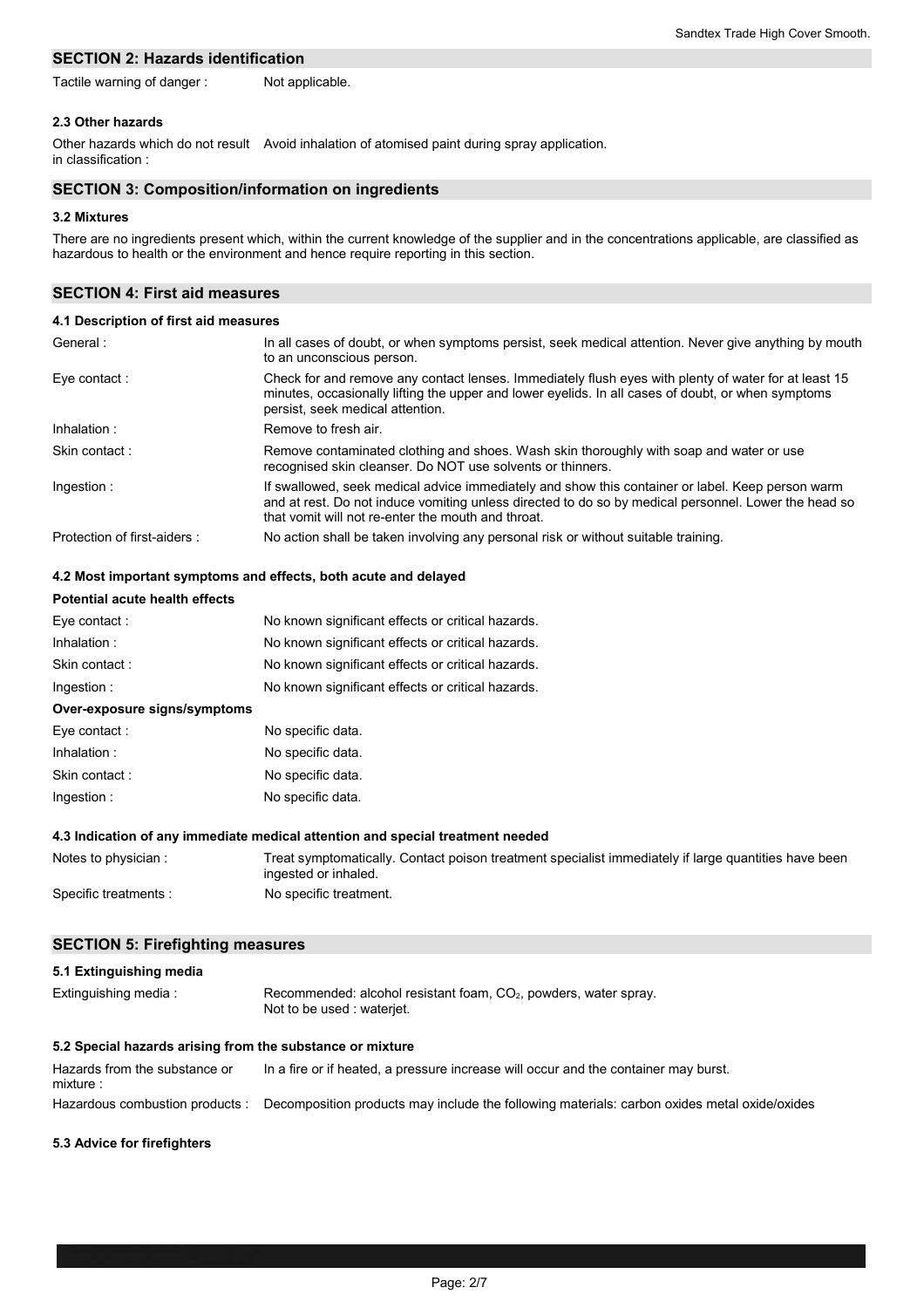#### **SECTION 5: Firefighting measures**

Promptly isolate the scene by removing all persons from the vicinity of the incident if there is a fire. No action shall be taken involving any personal risk or without suitable training. Fire will produce dense black smoke. Exposure to decomposition products may cause a health hazard. Cool closed containers exposed to fire with water. Do not release runoff from fire to drains or watercourses. Fire-fighters should wear appropriate protective equipment and self-contained breathing apparatus (SCBA) with a full face-piece operated in positive pressure mode. Clothing for fire-fighters (including helmets, protective boots and gloves) conforming to European standard EN 469 will provide a basic level of protection for chemical incidents.

#### **SECTION 6: Accidental release measures**

#### **6.1 Personal precautions, protective equipment and emergency procedures**

Exclude sources of ignition and ventilate the area. Floors may become slippery. Refer to protective measures listed in sections 7 and 8. No action shall be taken involving any personal risk or without suitable training.

#### **6.2 Environmental precautions**

Avoid dispersal of spilt material and runoff and contact with soil, waterways, drains and sewers. Inform the relevant authorities if the product has caused environmental pollution (sewers, waterways, soil or air).

#### **6.3 Methods and materials for containment and cleaning up**

Stop leak if without risk. Move containers from spill area. Prevent entry into sewers, water courses, basements or confined areas. Wash spillages into an effluent treatment plant or proceed as follows. Contain and collect spillage with non-combustible, absorbent material e.g. sand, earth, vermiculite or diatomaceous earth and place in container for disposal according to local regulations (see Section 13).

#### **6.4 Reference to other sections**

See Section 1 for emergency contact information. See Section 8 for information on appropriate personal protective equipment. See Section 13 for additional waste treatment information.

#### **SECTION 7: Handling and storage**

#### **7.1 Precautions for safe handling**

Put on appropriate personal protective equipment (see Section 8). Eating, drinking and smoking should be prohibited in areas where this material is handled, stored and processed. Workers should wash hands and face before eating, drinking and smoking. Remove contaminated clothing and protective equipment before entering eating areas.

Never use pressure to empty; the container is not a pressure vessel. Always keep in the same material as the supply container. Good housekeeping standards and regular safe removal of waste materials will minimise risks of spontaneous combustion and other fire hazards. The Manual Handling Operations Regulations may apply to the handling of containers of this product. Packs with a volume content of 5 litres or more may be marked with a maximum gross weight. To assist employers the following method of calculating the weight for any pack size is given. Take the pack size volume in litres and multiply this figure by the specific gravity (relative density) value given in section 9. This will give the net weight of the coating in kilograms. Allowance will then have to be made for the immediate packaging to give an approximate gross weight.

#### **7.2 Conditions for safe storage, including any incompatibilities**

Store in accordance with local regulations. Store in a cool, well-ventilated area away from incompatible materials and ignition sources.

Storage : Storage : Do not store below the following temperature: 5 °C

#### **7.3 Specific end use(s)**

See separate Product Data Sheet for recommendations or industrial sector specific solutions.

#### **SECTION 8: Exposure controls/personal protection**

#### **8.1 Control parameters**

| Product/ingredient name        | <b>Exposure limit values</b> |
|--------------------------------|------------------------------|
| No exposure limit value known. |                              |

#### **Recommended monitoring procedures**

If this product contains ingredients with exposure limits, personal, workplace atmosphere or biological monitoring may be required to determine the effectiveness of the ventilation or other control measures and/or the necessity to use respiratory protective equipment. Reference should be made to monitoring standards, such as the following: European Standard EN 689 (Workplace atmospheres - Guidance for the assessment of exposure by inhalation to chemical agents for comparison with limit values and measurement strategy) European Standard EN 14042 (Workplace atmospheres - Guide for the application and use of procedures for the assessment of exposure to chemical and biological agents) European Standard EN 482 (Workplace atmospheres - General requirements for the performance of procedures for the measurement of chemical agents) Reference to national guidance documents for methods for the determination of hazardous substances will also be required.

#### **Derived effect levels**

No DELs available.

#### **Predicted effect concentrations**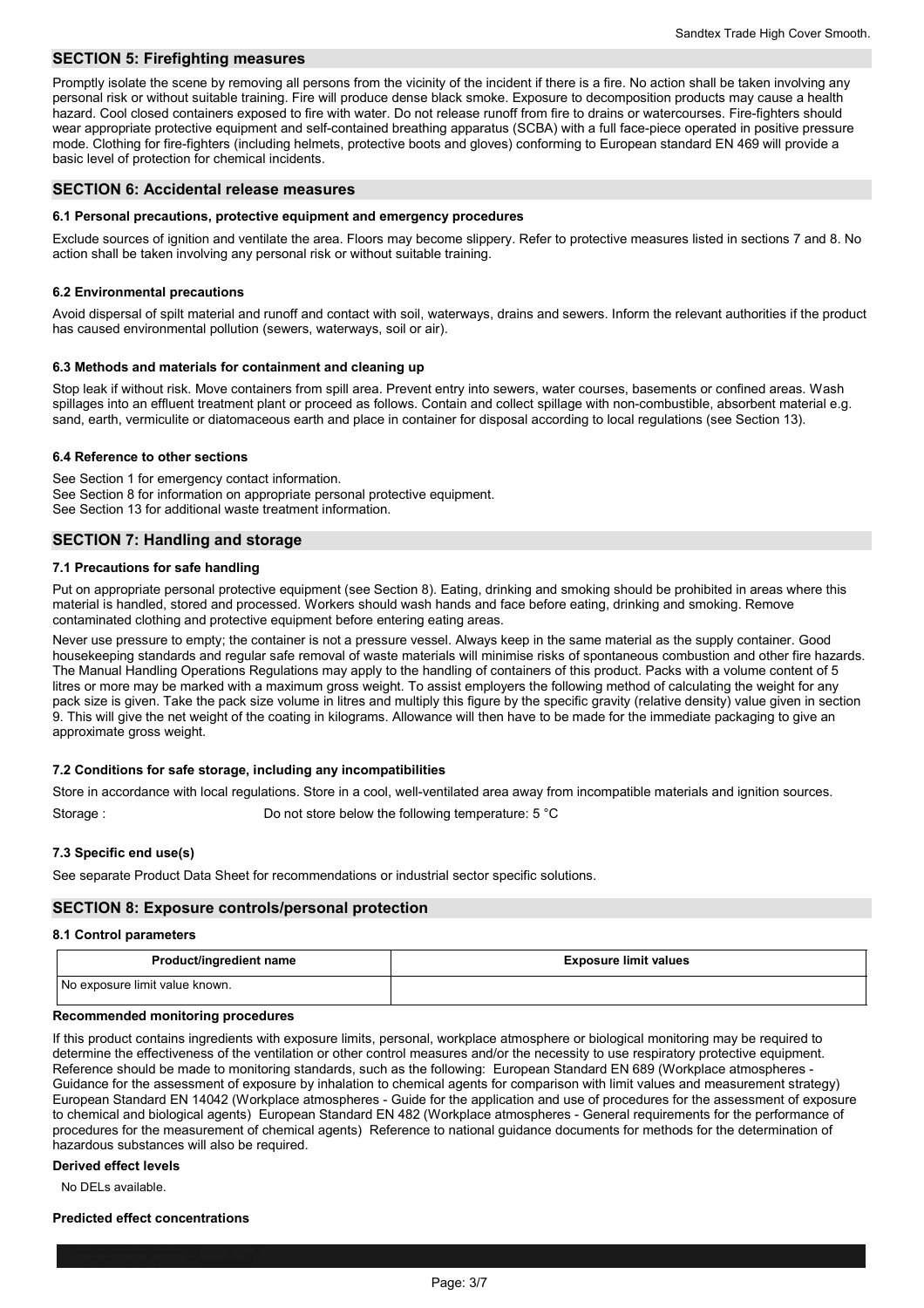#### **SECTION 8: Exposure controls/personal protection**

No PECs available.

#### **8.2 Exposure controls**

#### **Appropriate engineering controls**

All engineering control measures used to control exposure to hazardous substances must be selected, maintained, examined and tested to meet the requirements of the Control Of Substances Hazardous to Health regulations (COSHH). Similarly all personal protective equipment, including respiratory protective equipment, must be selected, issued and maintained to meet the requirements of COSHH. These requirements include the provision of any necessary information, instruction and training with regard to their use. Special precautions should be taken during surface preparation of pre-1960's paint surfaces over wood and metal as they may contain harmful lead.

Provide adequate ventilation. Where reasonably practicable this should be achieved by the use of local exhaust ventilation and good general extraction. If these are not sufficient to maintain concentrations of solvent vapour below the relevant workplace exposure limits, suitable respiratory protection should be worn. (See personal protection below). Dry sanding, flame cutting and/ or welding of the dry paint film will give rise to dust and/ or hazardous fumes. Wet sanding should be used wherever possible. If exposure cannot be avoided by the provision of local exhaust ventilation, suitable respiratory protective equipment should be worn.

#### **Individual protection measures**



| General:                | Gloves must be worn for all work that may result in soiling. Apron/coveralls/protective clothing must be<br>worn when soiling is so great that regular work clothes do not adequately protect skin against contact<br>with the product. Safety eyewear should be used when there is a likelihood of exposure.                                                                                                                                                                                                                                                   |
|-------------------------|-----------------------------------------------------------------------------------------------------------------------------------------------------------------------------------------------------------------------------------------------------------------------------------------------------------------------------------------------------------------------------------------------------------------------------------------------------------------------------------------------------------------------------------------------------------------|
| Hygiene measures :      | Wash hands, forearms, and face thoroughly after handling compounds and before eating, smoking,<br>using lavatory, and at the end of day.                                                                                                                                                                                                                                                                                                                                                                                                                        |
| Eye/face protection :   | Safety eyewear complying with an approved standard should be used when a risk assessment<br>indicates this is necessary to avoid exposure to liquid splashes, mists, gases or dusts. If contact is<br>possible, the following protection should be worn, unless the assessment indicates a higher degree of<br>protection: safety glasses with side-shields.                                                                                                                                                                                                    |
| Hand protection:        | Wear chemical-resistant gloves (tested to EN374) in combination with 'basic' employee training. The<br>quality of the chemical-resistant protective gloves must be chosen as a function of the specific<br>workplace concentrations and quantity of hazardous substances.                                                                                                                                                                                                                                                                                       |
|                         | Since the actual work situation is unknown. Supplier of gloves should be contacted in order to find the<br>appropriate type. Below listed glove(s) should be regarded as generic advice:                                                                                                                                                                                                                                                                                                                                                                        |
|                         | Recommended: Silver Shield / 4H gloves, nitrile rubber, neoprene rubber, butyl rubber, natural rubber<br>(latex), polyvinyl alcohol (PVA), polyvinyl chloride (PVC), Viton®                                                                                                                                                                                                                                                                                                                                                                                     |
| Body protection:        | Personal protective equipment for the body should be selected based on the task being performed and<br>the risks involved handling this product.<br>Wear suitable protective clothing. Always wear protective clothing when spraying.                                                                                                                                                                                                                                                                                                                           |
| Respiratory protection: | If working areas have insufficient ventilation: When the product is applied by means that will not<br>generate an aerosol such as, brush or roller wear half or totally covering mask equipped with gas filter<br>of type A, when grinding use particle filter of type P. When the product is applied by spraying and for<br>continuous or prolonged work always wear an air-fed respirator e.g. hood with supply of fresh or<br>compressed air or a full face, powered air purifying filter. Be sure to use an approved/certified<br>respirator or equivalent. |

#### **Environmental exposure controls**

Emissions from ventilation or work process equipment should be checked to ensure they comply with the requirements of environmental protection legislation. In some cases, fume scrubbers, filters or engineering modifications to the process equipment will be necessary to reduce emissions to acceptable levels.

#### **SECTION 9: Physical and chemical properties**

#### **9.1 Information on basic physical and chemical properties**

| Physical state:               | Liguid.                                                            |
|-------------------------------|--------------------------------------------------------------------|
| Odour:                        | Non-characteristic.                                                |
| pH :                          | $7 - 9$                                                            |
| Melting point/freezing point: | 0°C This is based on data for the following ingredient: water      |
| Boiling point/boiling range:  | Testing not relevant or not possible due to nature of the product. |
| Flash point :                 | Non-flammable.                                                     |
| Evaporation rate:             | Testing not relevant or not possible due to nature of the product. |
| Flammability:                 | Non-flammable.                                                     |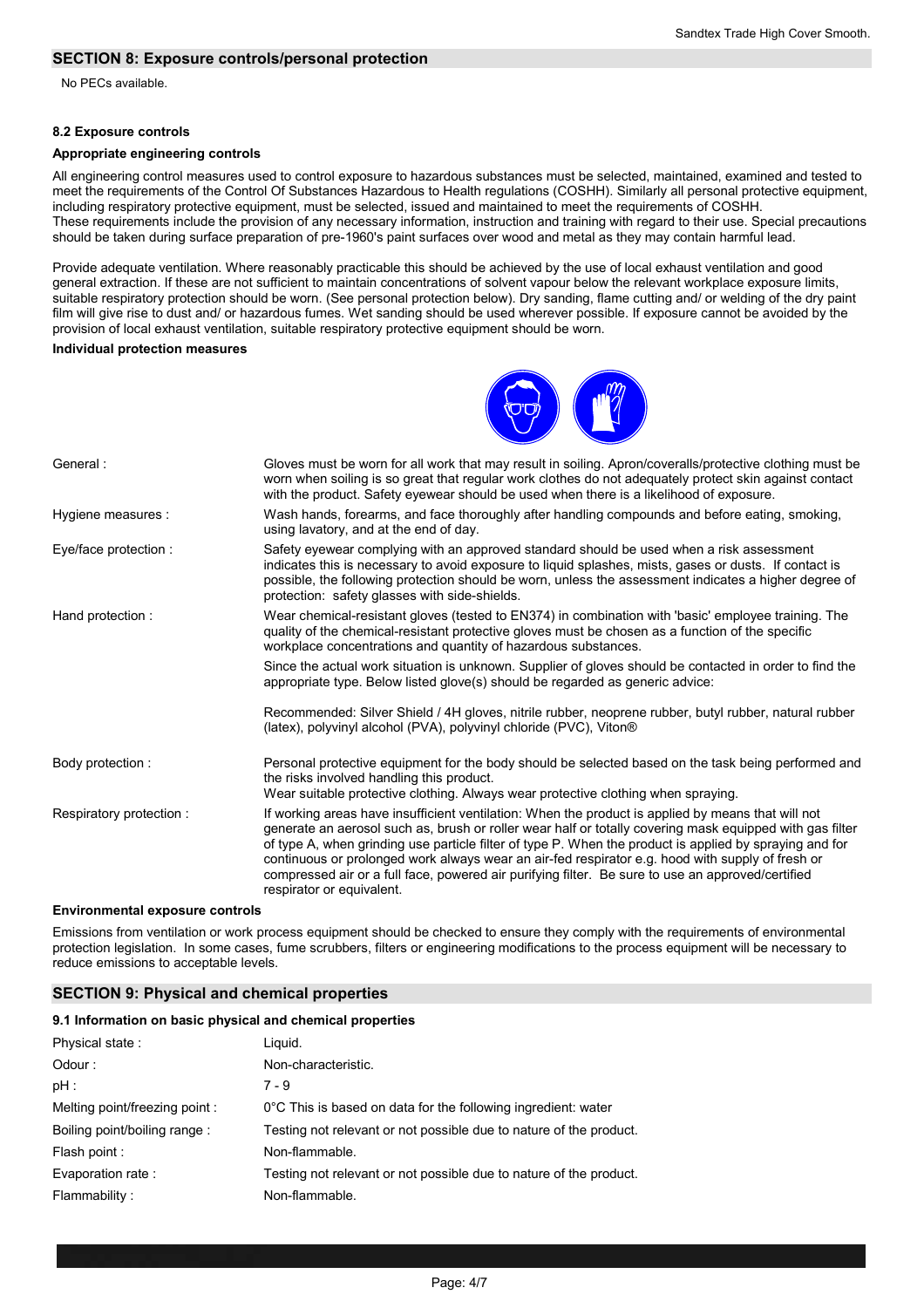#### **SECTION 9: Physical and chemical properties**

| Upper/lower flammability or<br>explosive limits : | $0.6 - 4.2$ vol %                                                                  |
|---------------------------------------------------|------------------------------------------------------------------------------------|
| Vapour pressure :                                 | 3.17 kPa This is based on data for the following ingredient: water                 |
| Vapour density:                                   | Testing not relevant or not possible due to nature of the product.                 |
| Relative density:                                 | 1.238 $q/cm3$                                                                      |
| Solubility(ies):                                  | Easily soluble in the following materials: cold water and hot water.               |
| Partition coefficient (LogKow):                   | Testing not relevant or not possible due to nature of the product.                 |
| Auto-ignition temperature :                       | Testing not relevant or not possible due to nature of the product.                 |
| Decomposition temperature :                       | Testing not relevant or not possible due to nature of the product.                 |
| Viscosity:                                        | 155 x 10 $\textdegree$ m <sup>2</sup> /s Kinematic viscosity at 40 $\textdegree$ C |
| Explosive properties :                            | Testing not relevant or not possible due to nature of the product.                 |
| Oxidising properties :                            | Testing not relevant or not possible due to nature of the product.                 |

#### **9.2 Other information**

| Solvent(s) % by weight : | Weighted average: 2 %  |
|--------------------------|------------------------|
| Water % by weight :      | Weighted average: 50 % |

#### **SECTION 10: Stability and reactivity**

#### **10.1 Reactivity**

No specific test data related to reactivity available for this product or its ingredients.

#### **10.2 Chemical stability**

The product is stable.

#### **10.3 Possibility of hazardous reactions**

Under normal conditions of storage and use, hazardous reactions will not occur.

#### **10.4 Conditions to avoid**

No specific data.

#### **10.5 Incompatible materials**

No specific data.

#### **10.6 Hazardous decomposition products**

When exposed to high temperatures (i.e. in case of fire) harmful decomposition products may be formed:

Decomposition products may include the following materials: carbon oxides metal oxide/oxides

#### **SECTION 11: Toxicological information**

#### **11.1 Information on toxicological effects**

The product has been assessed following the conventional method and is classified for toxicological hazards accordingly. This takes into account, where known, delayed and immediate effects and also chronic effects of components from short term and long term exposure by oral, inhalation and dermal routes of exposure and eye contact.

Repeated or prolonged contact with the mixture may cause removal of natural fat from the skin, resulting in non-allergic contact dermatitis and absorption through the skin.

If splashed in the eyes, the liquid may cause irritation and reversible damage.

#### **Acute toxicity**

#### **Acute toxicity estimates**

| Route                                             | <b>ATE value</b> |
|---------------------------------------------------|------------------|
| No known significant effects or critical hazards. |                  |

#### **Specific target organ toxicity (single exposure)**

Not available.

#### **Specific target organ toxicity (repeated exposure)**

Not available.

#### **Aspiration hazard**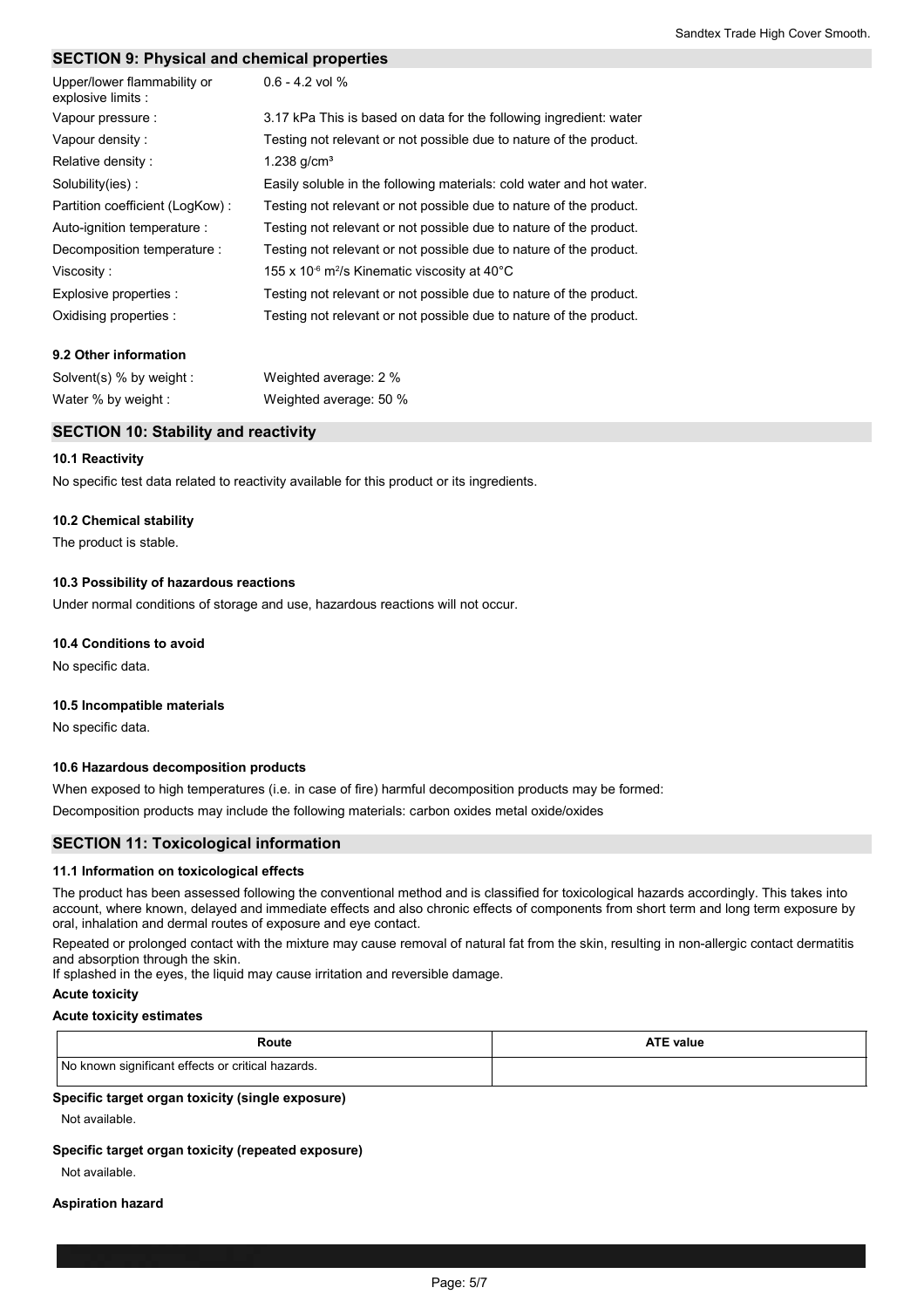#### **SECTION 11: Toxicological information**

Not available.

#### **Information on the likely routes of exposure**

Routes of entry anticipated: Oral, Dermal, Inhalation.

#### **Potential chronic health effects**

Other information :

No additional known significant effects or critical hazards.

#### **SECTION 12: Ecological information**

#### **12.1 Toxicity**

Do not allow to enter drains or watercourses.

#### **12.2 Persistence and degradability**

No known data avaliable in our database.

#### **12.3 Bioaccumulative potential**

No known data avaliable in our database.

#### **12.4 Mobility in soil**

| Soil/water partition coefficient | No known data avaliable in our database. |
|----------------------------------|------------------------------------------|
| $(K_{OC})$ :                     |                                          |
| Mobility:                        | No known data avaliable in our database. |

#### **12.5 Results of PBT and vPvB assessment**

| $\mathsf{PBT}$ : | Not applicable. |
|------------------|-----------------|
| vPvB :           | Not applicable. |

#### **12.6 Other adverse effects**

No known significant effects or critical hazards.

#### **SECTION 13: Disposal considerations**

#### **13.1 Waste treatment methods**

The generation of waste should be avoided or minimised wherever possible. Residues of the product is not listed as hazardous waste. Dispose of according to all state and local applicable regulations. European waste catalogue (EWC) : 08 01 12

#### **Packaging**

Used containers, drained and/ or rigorously scraped out and containing dried residues of the supplied coating, are categorised as nonhazardous waste, with EWC code: 15 01 02 or 15 01 04.

If mixed with other wastes, the above waste code may not be applicable. Waste packaging should be recycled. Incineration or landfill should only be considered when recycling is not feasible.

#### **SECTION 14: Transport information**

Transport may take place according to national regulation or ADR for transport by road, RID for transport by train, IMDG for transport by sea, IATA for transport by air.

|                         | 14.1<br>UN no. | 14.2<br>Proper shipping name | 14.3<br>Transport hazard class(es) | 14.4<br>$PG^*$           | 14.5  | Env* Additional information |
|-------------------------|----------------|------------------------------|------------------------------------|--------------------------|-------|-----------------------------|
| <b>ADR/RID</b><br>Class | Not regulated. |                              | $\overline{\phantom{a}}$           | $\overline{\phantom{0}}$ | No. - |                             |
| <b>IMDG</b><br>Class    | Not regulated. |                              | $\overline{\phantom{a}}$           | $\overline{\phantom{0}}$ | No. - |                             |
| <b>IATA</b><br>Class    | Not regulated. |                              | $\overline{\phantom{0}}$           | $\overline{\phantom{0}}$ | No. - |                             |

PG\* : Packing group

Env.\* : Environmental hazards

#### **14.6 Special precautions for user**

**Transport within user's premises:** always transport in closed containers that are upright and secure. Ensure that persons transporting the product know what to do in the event of an accident or spillage.